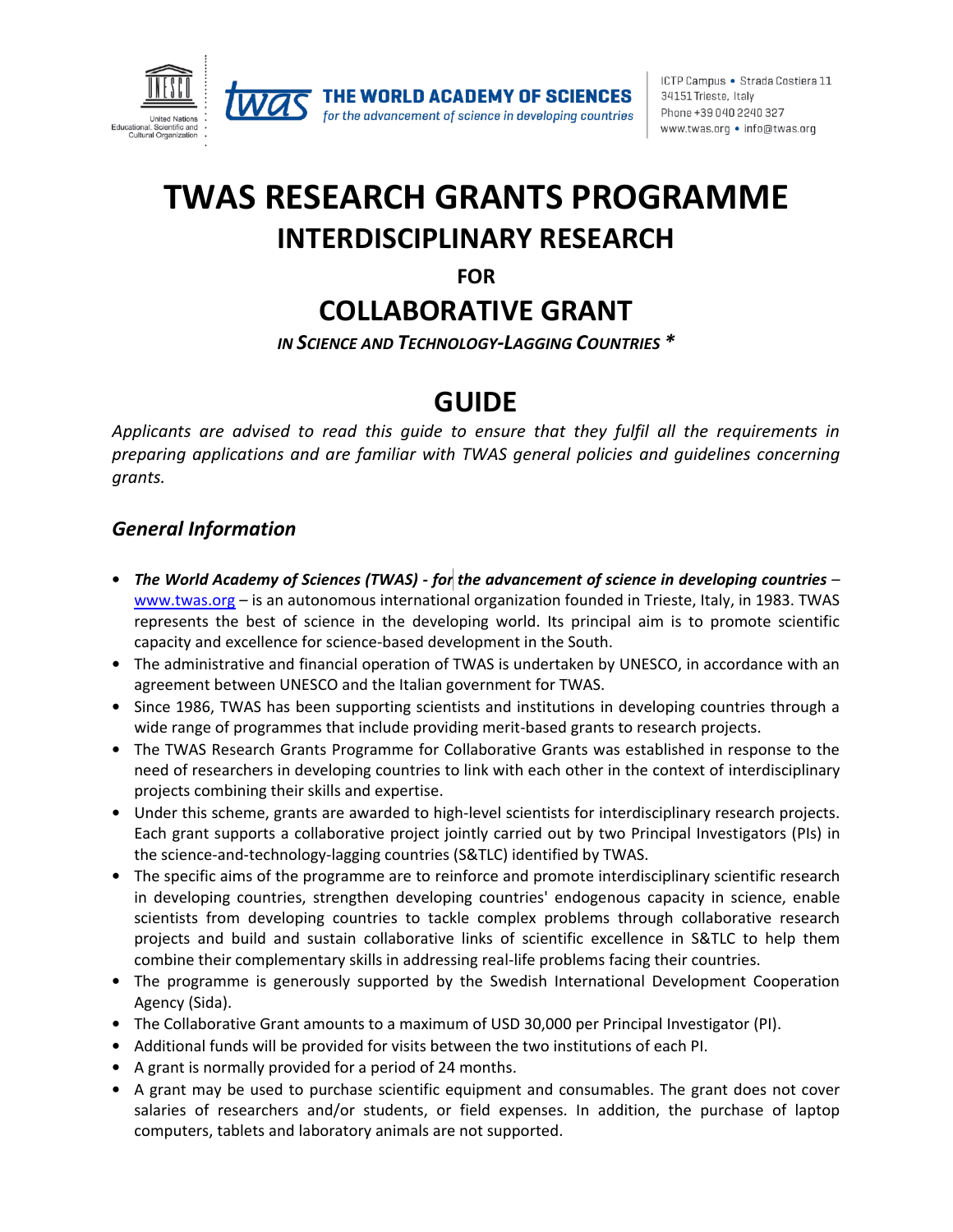



for the advancement of science in developing countries

#### *Subject Areas*

• The Collaborative Grants programme provides support for interdisciplinary research projects that combine and integrate skills from multiple disciplines.

### *Eligibility of Applicants*

- The applicants **must** be previous recipients of TWAS Research Grants (either Individual or Group). One Principal Investigator (PI) **must** be from an LDC and the other PI from any other country from the STLC list.
- Applying *Principal Investigators* must be two well-established researchers who are nationals of a developing country, who hold a PhD and have a good track record of publications in international journals. The grant should operate within a university or a research institution in one of the S&TLCs and should include two Principal Investigators submitting one combined application. The PIs may choose to include additional members such as researchers or PhD and MSc students, technicians, etc. There is no age limit for the PIs.
- Both PIs must be in two different countries; either both from an LDC or one from an LDC and the other from the remaining list of STLC.
- Both PIs must work in different fields to ensure the research project is interdisciplinary.
- The applications must show gender balance where one PI is female and the other male.
- Applicants must, at the time of application, NOT have an active research grant with TWAS or OWSD.
- PIs must submit a strong Research Proposal, you may find further information on how to write research proposals by visiting **AuthorAID**.
- Both PIs must have completed and submitted a satisfactory final report on their previous TWAS grant.
- Be advised that applicants may apply for only one programme per calendar year in the TWAS and OWSD portfolio. Applicants will not be eligible to visit another institution in that year under the TWAS [Visiting Professor](https://twas.org/opportunities/visiting-scientist/professors) programmes. One exception: the head of an institution who *invites* an external scholar to share his/her expertise under the TWAS [Visiting Professor](https://twas.org/opportunities/visiting-scientist/professors) programmes may still apply for another programme.

#### *Agreement*

- If selected, a trilateral written agreement is drawn up between TWAS, each PIs and his/her home institution. The institution undertakes to administer the grant according to the agreement and to provide laboratory space, salaries and other facilities necessary for the project. Equipment, consumables and literature provided for the project through the TWAS Research Grants Programme remain the property of the home institution after the project is completed. The grant will not cover any institutional overheads.
- In general, the grant funds are kept at TWAS for the purchase of items requested by the grant holder. TWAS places the orders with the supplier(s) upon receipt of proforma invoices submitted by the grant holder in accordance with the approved itemized budget.
- Both PIs are required to submit a final report within one year of receipt of the last items purchased.